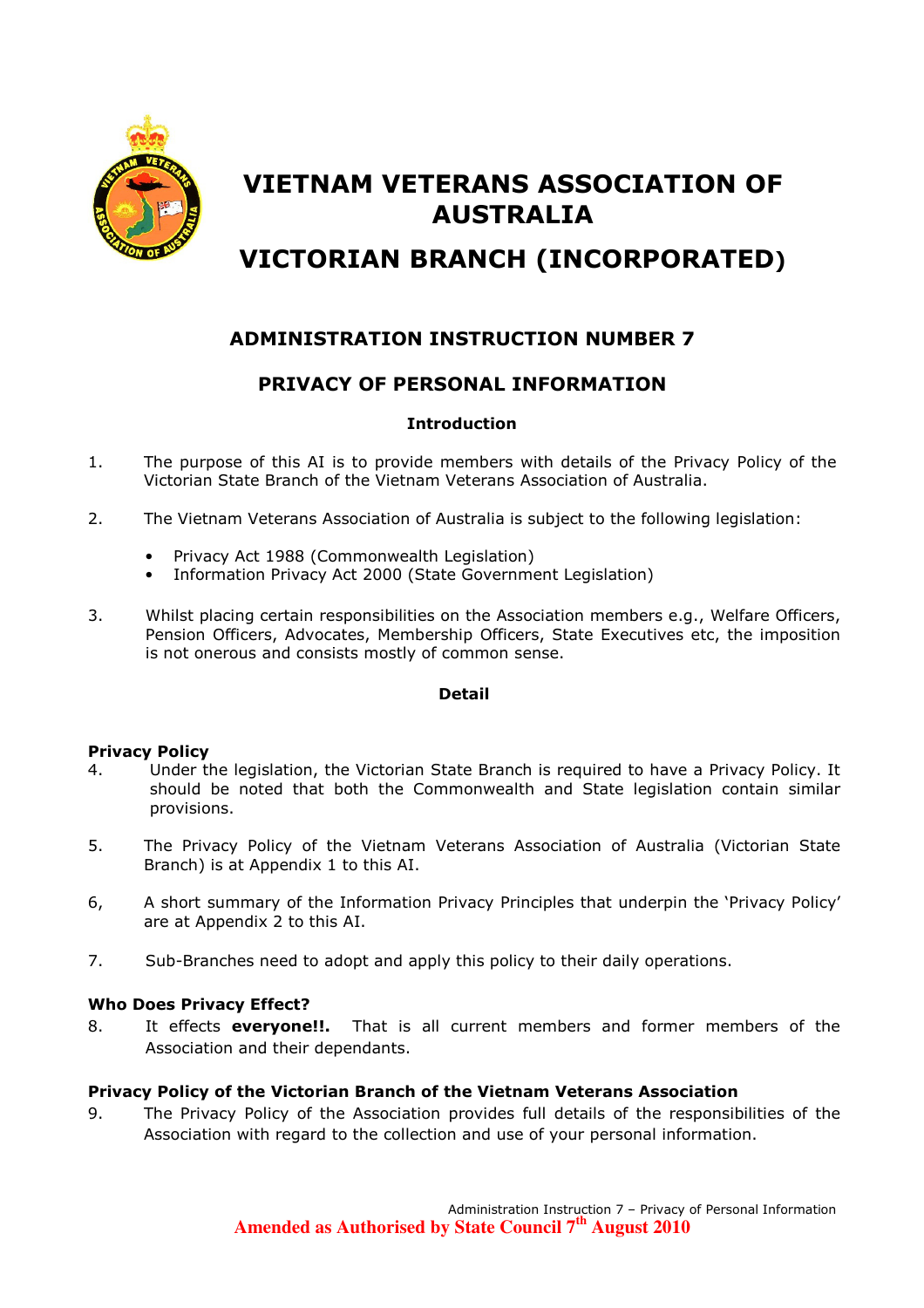#### Conclusion

- 11. Treat information about other veterans and their dependants with care. Failing to do so may result in a loss of faith in the service provided by the Association and in extreme cases, legal action as may be determined by the proper authority.
- 12. The main point is do not give the information to anyone without the written or verbal permission of the individual whom the information is about.
- 13. Better still, treat the information as if it was information about yourself.

Administration Instruction Number 7 – Privacy of Personal Information

**Amended as Authorised by State Council 7th August 2010**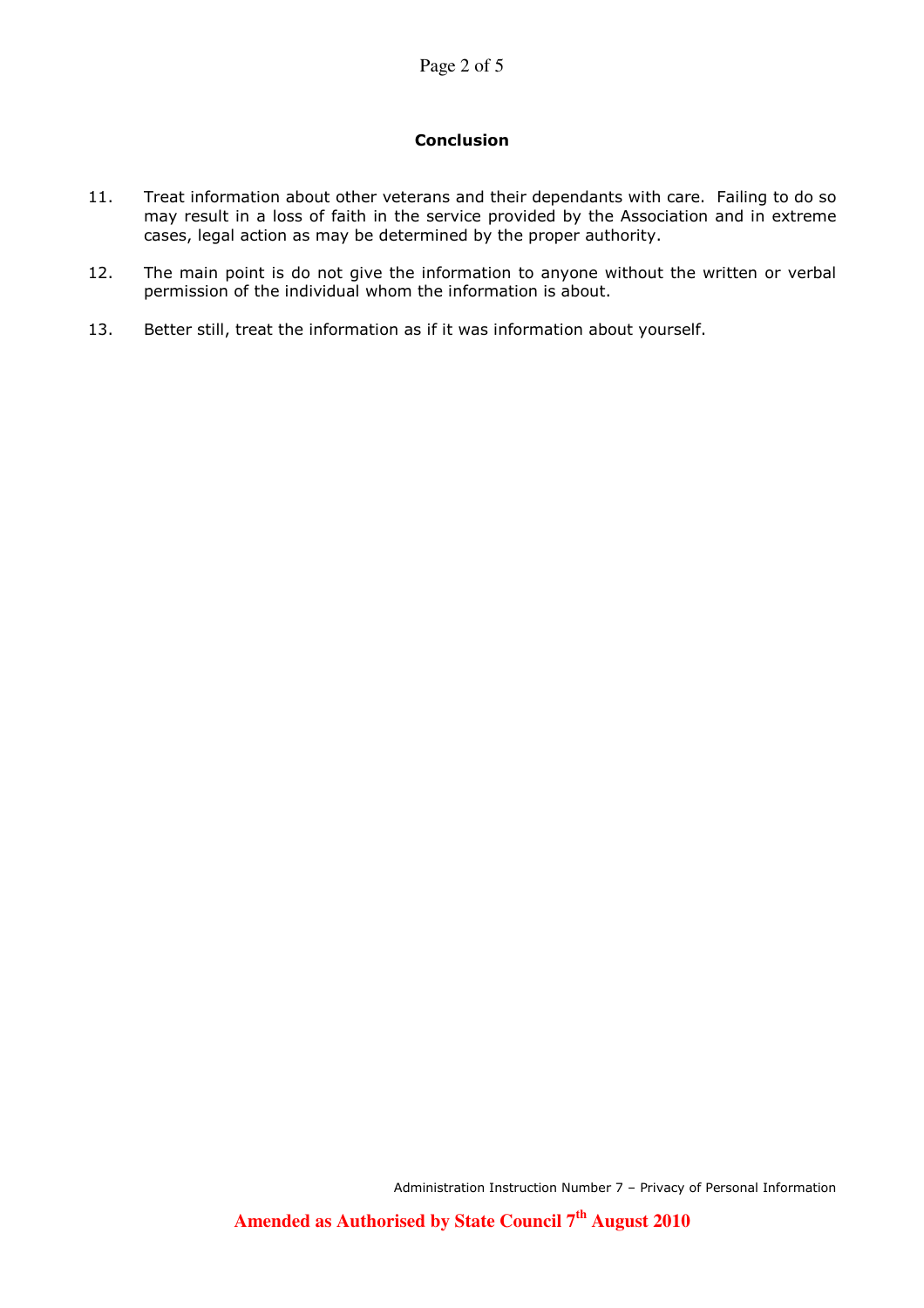#### APPENDIX 1 TO ADMINISTRATION INSTRUCTION 7

#### Privacy Policy of the Victorian Branch of the Vietnam Veterans Association

Note: throughout the policy document, the Victorian Branch of the Vietnam Veterans Association is referred to as "the Association".

#### Protecting your Privacy and Confidentiality

1. Protecting your privacy and confidentiality is fundamental to the way we care for Veteran or dependants of Veteran who may use the services of the Association.

#### Your Privacy is Important to Us

2. The Association is committed to upholding the Information Privacy Principles contained in the Information Privacy Act.

#### What Information do We Collect

3. The association collects information provided by you and information about you from external agencies to which you have provided written consent.

#### Collecting and Keeping Your Information Safe

- 4. The Association collects and stores information about you to:
	- Assist Welfare Officers to provide you with welfare services.
	- Assist Pensions Officers prepare pension documentation for submission to the Department of Veterans Affairs in the determination of any pension entitlements you may have as a result of you military service.
	- Assist Advocates in providing advocacy services on your behalf at the Veterans Review Board and Civil and Administrative Tribunal.
	- Assist the Membership Manager to record your personal details as provided by you on the membership application and membership renewal form on the Associations Membership Register.
	- State Executive to provide you with the State Newsletter, other relevant publications and services related to veterans.
	- Sub-Branch Executive to provide you with a Sub-Branch Newsletter and information regarding social events to be conducted by the Sub-Branch and services related to Veterans.
- 5. The Association will only use the information for the purpose for which it is collected.

#### How we Use Your Personal Information

- 6. The Association uses your information to:
	- Provide you and your dependants with welfare, pensions and advocacy services.
	- Inform you about upcoming events and the work of the Association.
	- Provide information to Government and Regulatory Authorities as required or authorized by law.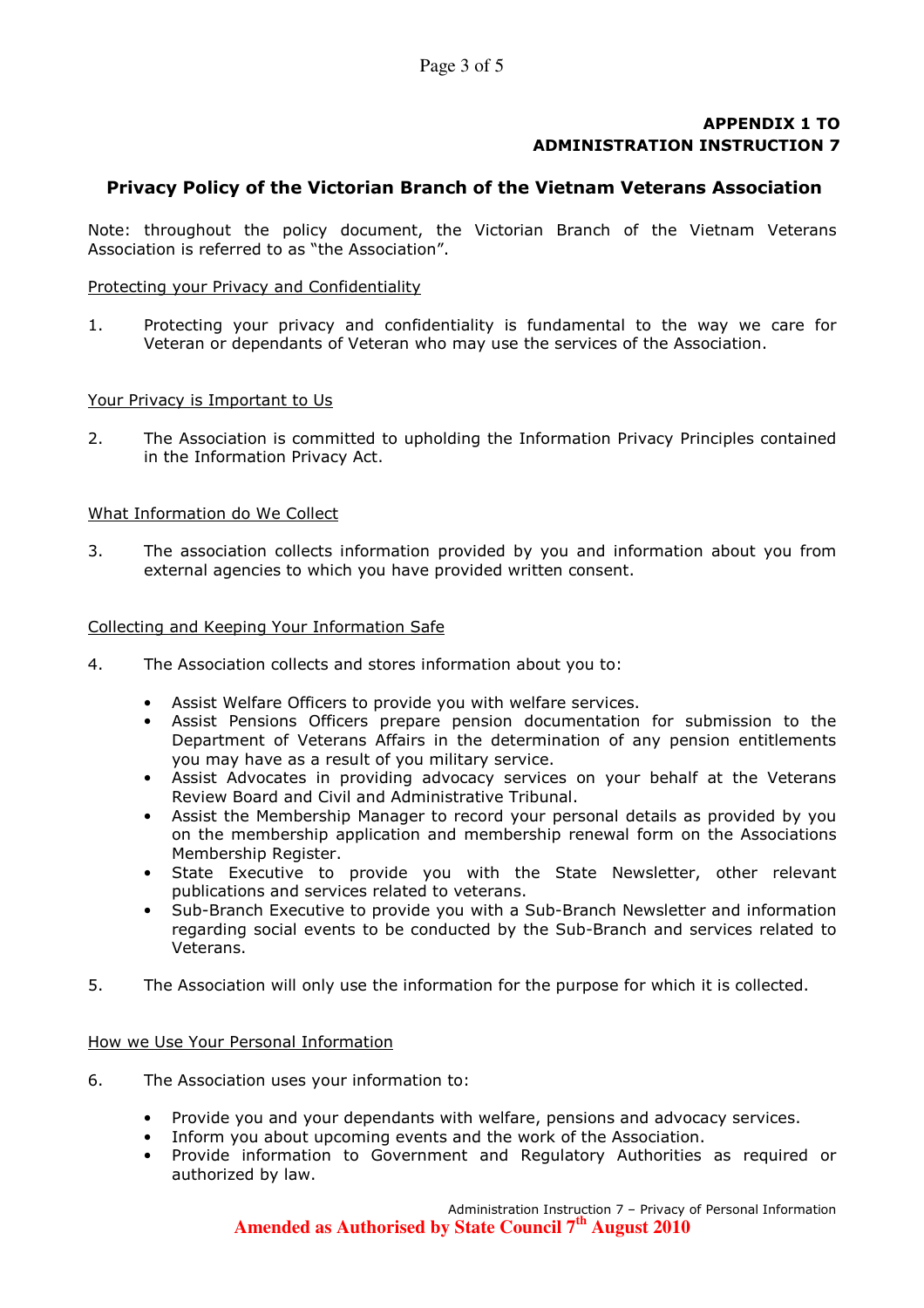#### Sharing Your Information

- 7. The Association will disclose information to external service providers such as mail houses to mail out newsletters and other relevant information.
- 8. These service providers are strictly prohibited from using this information for any other purpose or provide the information to another organisation.
- 9. The Association will not provide your information to any other marketing organizations.

#### How You Can Access Your Information

- 10. You have the right to access your personal information, subject to some exception as allowed by law.
- 11. For privacy and security reasons, you will be asked to put your request in writing.
- 12. To enable the Association to verify your request, the Association requires you to advise the following:
	- Your regimental Number.
	- Your Full Name.
	- Your Full Address.
	- Your Telephone Number
- 13. No fee is charged for providing this service to you. The Association does however reserve the right to charge for any extraordinary cost incurred in providing you with a copy of the information about you held in the Associations records.
- 14. Individuals can obtain information regarding access to their personal information by contacting the State Secretary on telephone 9655 5588 or by writing to the:

The State Secretary Vietnam Veterans Association of Australia (Victorian Branch) ANZAC House 4 Collins Street MELBOURNE VIC 3000

Administration Instruction Number 7 – Privacy of Personal Information

**Amended as Authorised by State Council 7th August 2010**